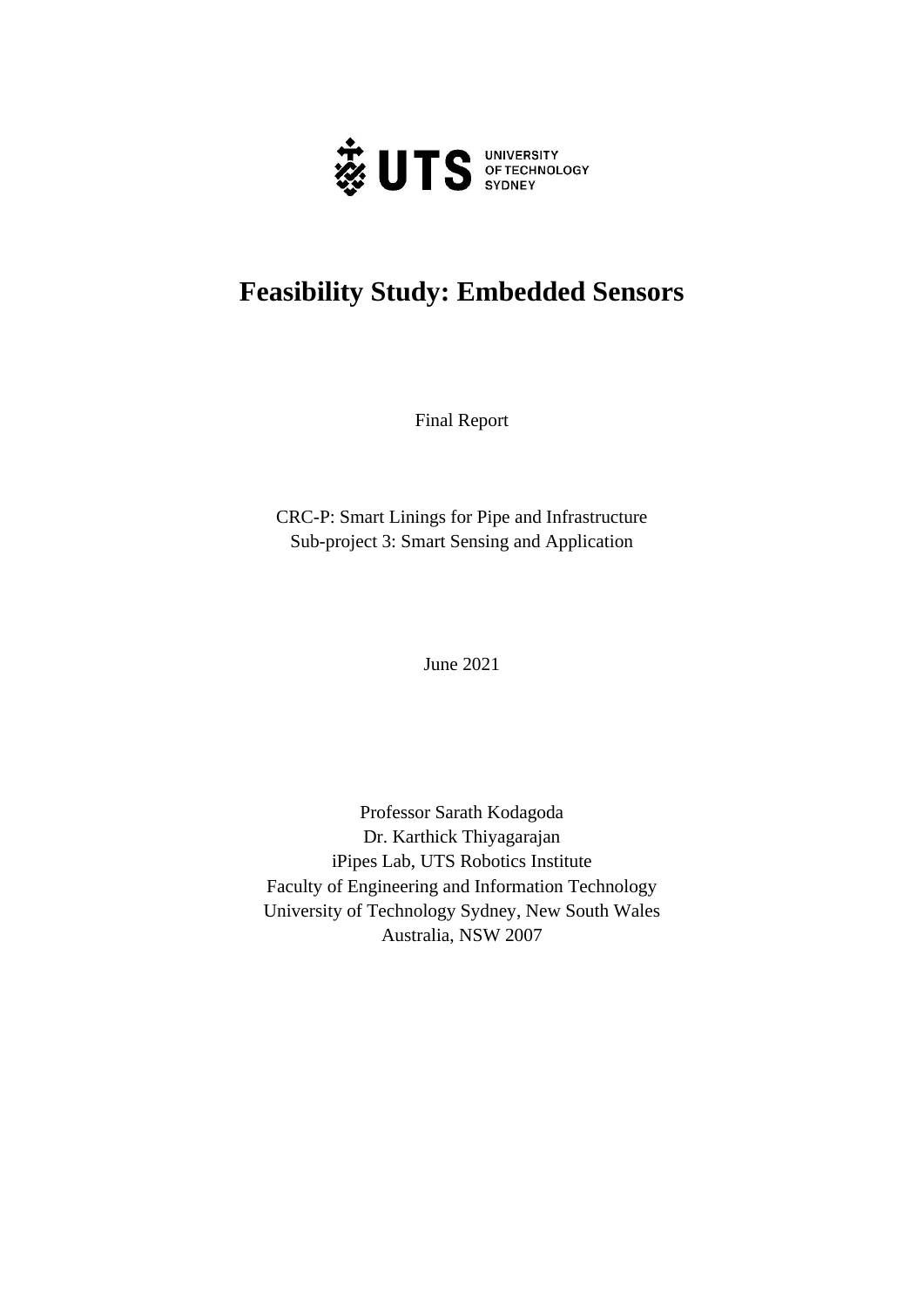## **Table of Contents**

| 5 Milestone 4 – Collaboration with Liner Manufacturers to Incorporate Sensors into<br>Liners 3 |  |
|------------------------------------------------------------------------------------------------|--|
|                                                                                                |  |
|                                                                                                |  |
|                                                                                                |  |
|                                                                                                |  |
| References 22                                                                                  |  |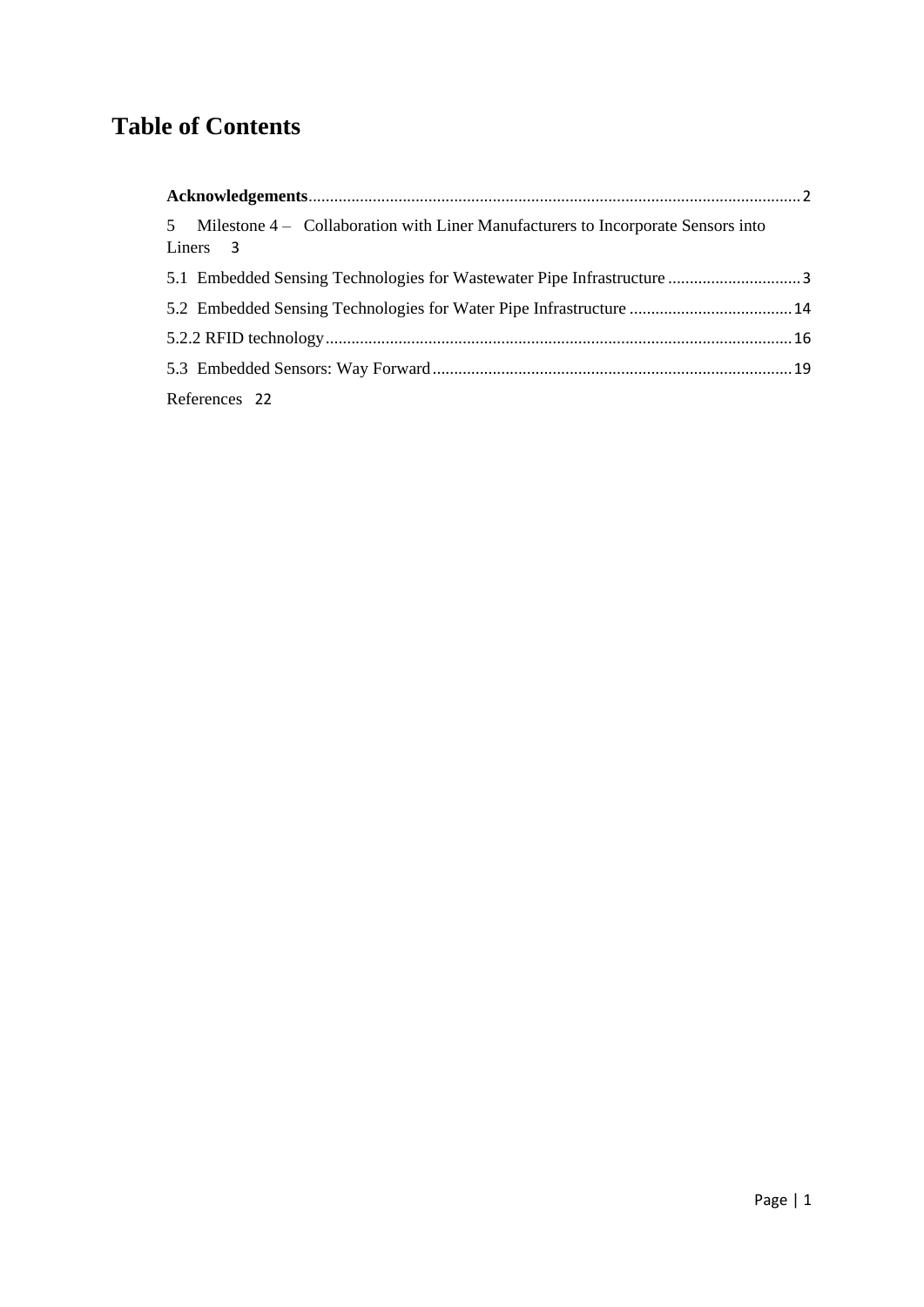## <span id="page-2-0"></span>**Acknowledgements**

The Australian Government, through the Cooperative Research Centre, provided funding for the Smart Linings for Pipe and Infrastructure Project that produced the deliverables discussed in this report. The CRC Program supports industry-led collaborations between industry, researchers and the community.



**Australian Government Department of Industry, Innovation and Science** 

**Business Cooperative Research Centres Program** 

The project was led by the Water Services Association of Australia (WSAA) and included the following project partners, all of whom contributed expertise, labour, funding, products or trial sites to assist in the delivery of this project.

Abergeldie Watertech BASF Australia Bisley & Company Calucem GmbH Central Highlands Water City West Water Corporation Coliban Region Water Corporation Downer GeoTree Solutions Hunter Water Corporation Hychem International Icon Water Insituform Pacific Interflow Melbourne Water Corporation Metropolitan Restorations Monash University Nu Flow Technologies

Parchem Construction Supplies Sanexen Environmental Services SA Water Corporation South East Water Corporation Sydney Water Corporation The Australasian Society for Trenchless Technology (ASTT) The Water Research Foundation UK Water Industry Research Ltd (UKWIR) Unitywater University of Sydney University of Technology Sydney Urban Utilities Ventia Water Corporation Wilsons Pipe Solutions Yarra Valley Water

Special thanks to Sydney Water for providing the robot and sensors developed under the previous project "Development of sensor suites and robotic deployment strategies for condition assessment of concrete sewer walls" for use in this new work and facilitating field trials.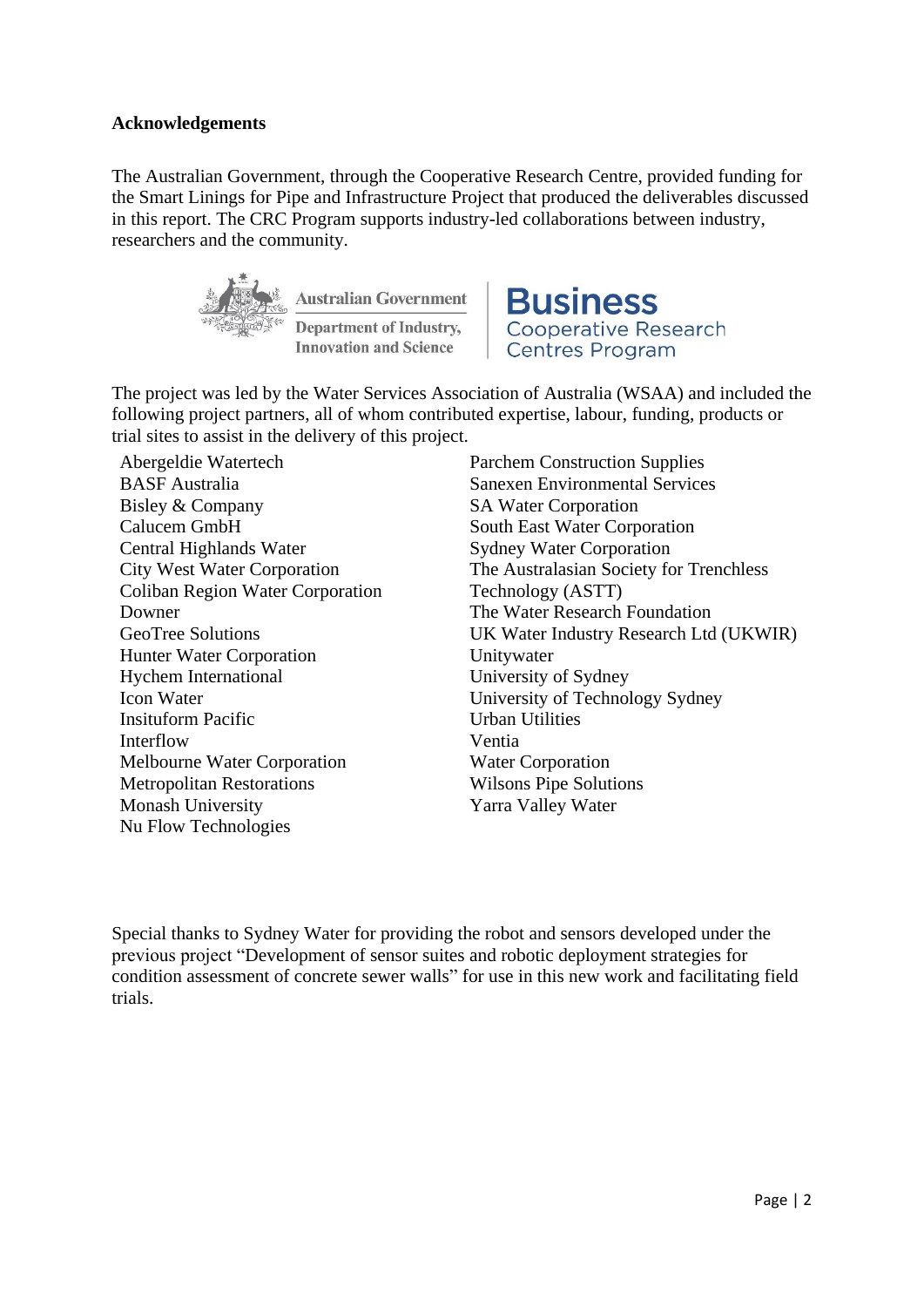Note: This report is an extract from the full sub-project 3 report.

## <span id="page-3-0"></span>5 Milestone 4 – Collaboration with Liner Manufacturers to Incorporate Sensors into **Liners**

Incorporating sensors into liners involves either placing them in the pipe prior to lining, or embedding sensors into the liner itself. Such placement may allow for non-destructive measurements of key attributes relater to performance both in the short and long term. This would provide utilities with an evidence based means of knowing when a liner or coating needs replacement without performing costly destructive testing. In order to assess the possibility of embedding sensors into liners in the future a feasibility study was undertaken with input from manufacturers.

Sensors for wastewater liners generally focus on measuring pH and moisture as a proxy for acid penetration. The University of London has developed fibre optic in-pipe sensors to measure humidity and model expected corrosion, though these are not embedded. Macquarie University is currently working on embedding similar fibre optic sensors into concrete pipe that will measure relative humidity, again to measure expected corrosion levels. Radio frequency identification (RFID) tags can be used as a sensor by integrating them to smart materials that exhibit electrical changes when exposed to variations in pH. RFID sensors are promising as they do not require a power supply, however the corrosive environment of sewers is a challenging place to keep sensors in the long term.

Sensors for water liners include fibre optics installed prior to CIPP liner installation that can detect temperature. This is useful to ensure curing temperatures are met during liner installation and can provide evidence of water between the host pipe and the liner over the long-term. RFID sensors may also be able to be either embedded in liners or installed before lining and used to measure temperature and humidity, though only some initial testing as UTS has been completed at this stage.

## <span id="page-3-1"></span>5.1 Embedded Sensing Technologies for Wastewater Pipe Infrastructure

Currently, there are no non-destructive sensing technologies available in the literature that can directly measure the levels of acid permeation inside sewer pipe coatings. The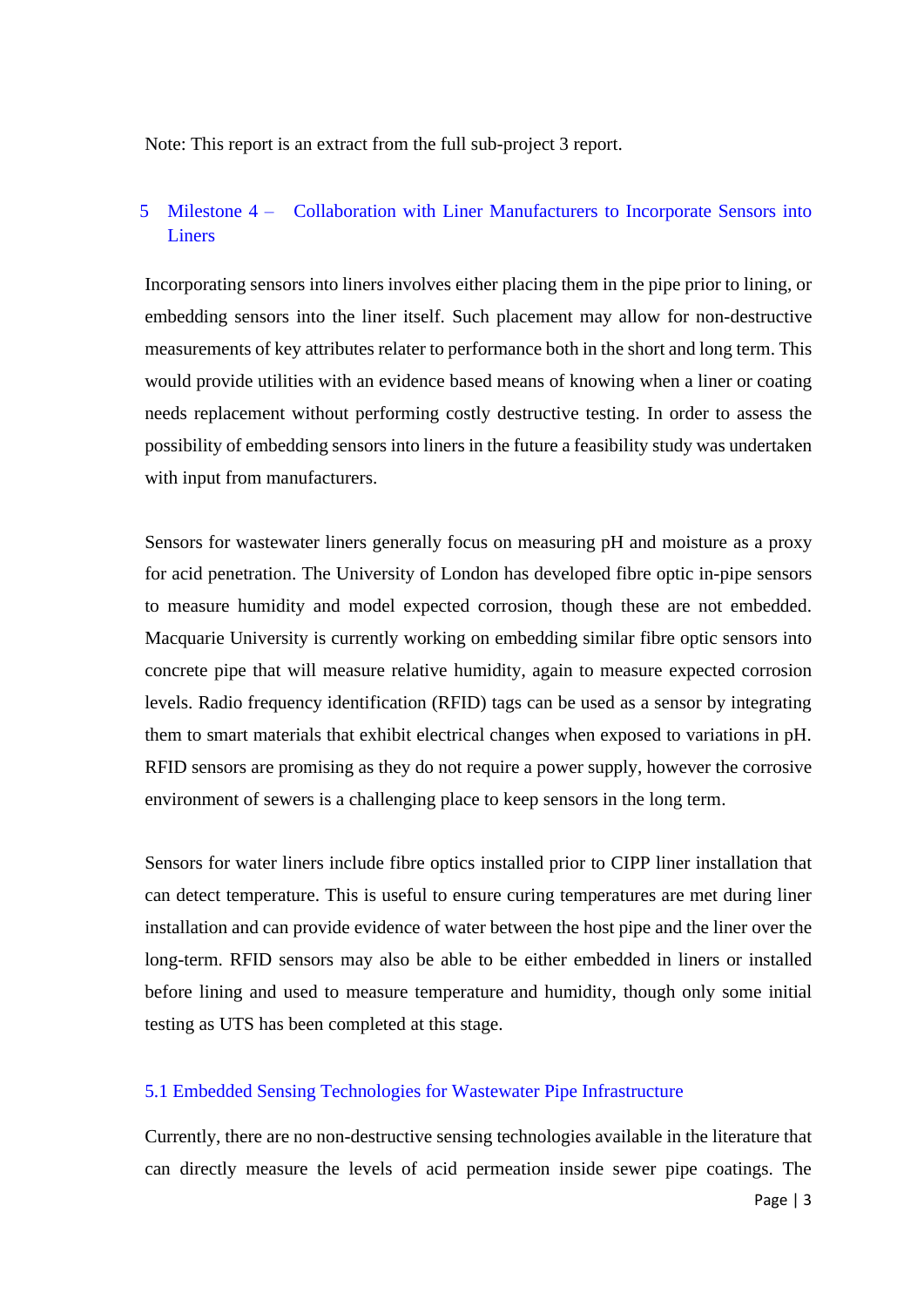measurement of pH levels at different depths is used as a proxy parameter to estimate the penetration of acids inside the coatings. Therefore, this section focusses on reviewing embedded sensors relevant to acid permeation (pH, moisture) for condition assessment of CAC and geopolymer coatings.

The expression "strength of hydrogen" or "potential of hydrogen" is abbreviated as pH. It is a scale that shows whether a solution is acidic or alkaline. The scale range from 0 to 14, with 7 indicating neutral (distilled water), above 7 indicating alkaline solution, and below 7 indicating acidic solution. The pH scale is depicted in Fig. 14.



## 5.1.1 Fibre optic technology

Fiber optic sensing technology can be combined with an azo-dye based pH indicator to detect pH conditions in concrete structures as described in [16]. The optical fibres absorbance varies as the azo dye changes colour. The measurement setup is shown in Fig. 15 and the sensor prototype is shown in Fig. 16. Fig. 17 depicts the variations in absorption spectra due to pH changes. This fibre optic sensing technology is known to be performing well for pH levels greater than 10.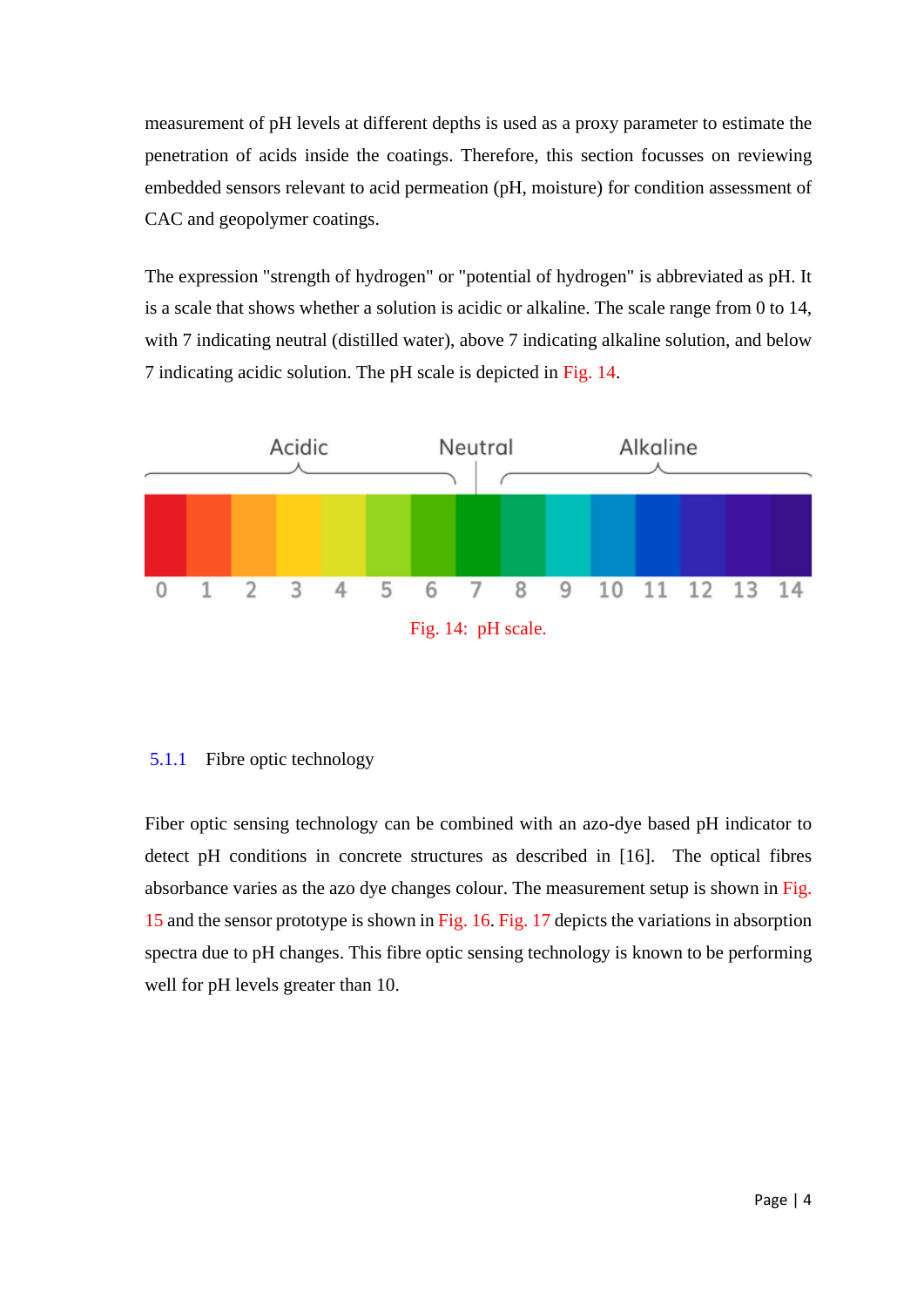









Fig. 17: Fiber optic pH sensor wavelength and absorption behaviour. [16]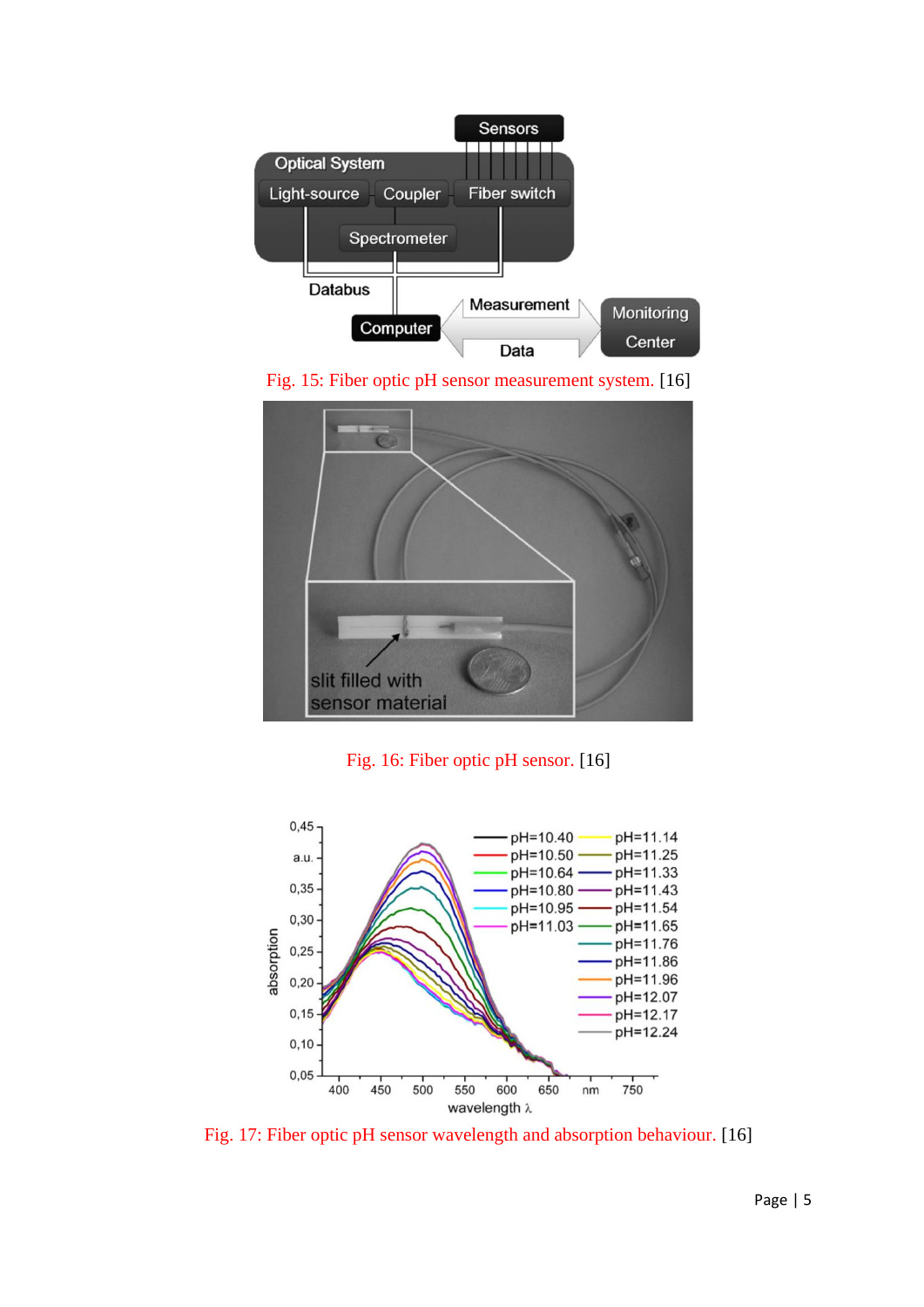As certain dyes are exposed to alkaline pH variations, they change colour. Alizarine Yellow R and indigo carmine dyes [17] are examples of dyes that change colour. The colour differences for the dyes are shown in Fig. 18.



Fig. 18: Alkalinity in concrete is monitored using Alizarine Yellow R and indigo carmine dyes. [17]

Sol-gel is another form of dye that changes colour when the pH is between 8 and 12. They can be applied to a fibre optic sensor to monitor colour changes and interpret concrete pH levels.

Researchers from the University of London (UoL) have created an optical fiber-based sensor system for monitoring humidity levels in concrete sewer pipes in collaboration with Sydney Water Corporation [18]. The fibre Bragg grating (FBG) technique is used in this sensor, which is used within sewer infrastructure with aggressive corrosion conditions. The predictive analytic model uses data from this FBG fibre-optic sensor to estimate concrete sewage pipe corrosion. Fig. 19 shows the sensor and Fig. 20 shows the hardware setup for real-time monitoring.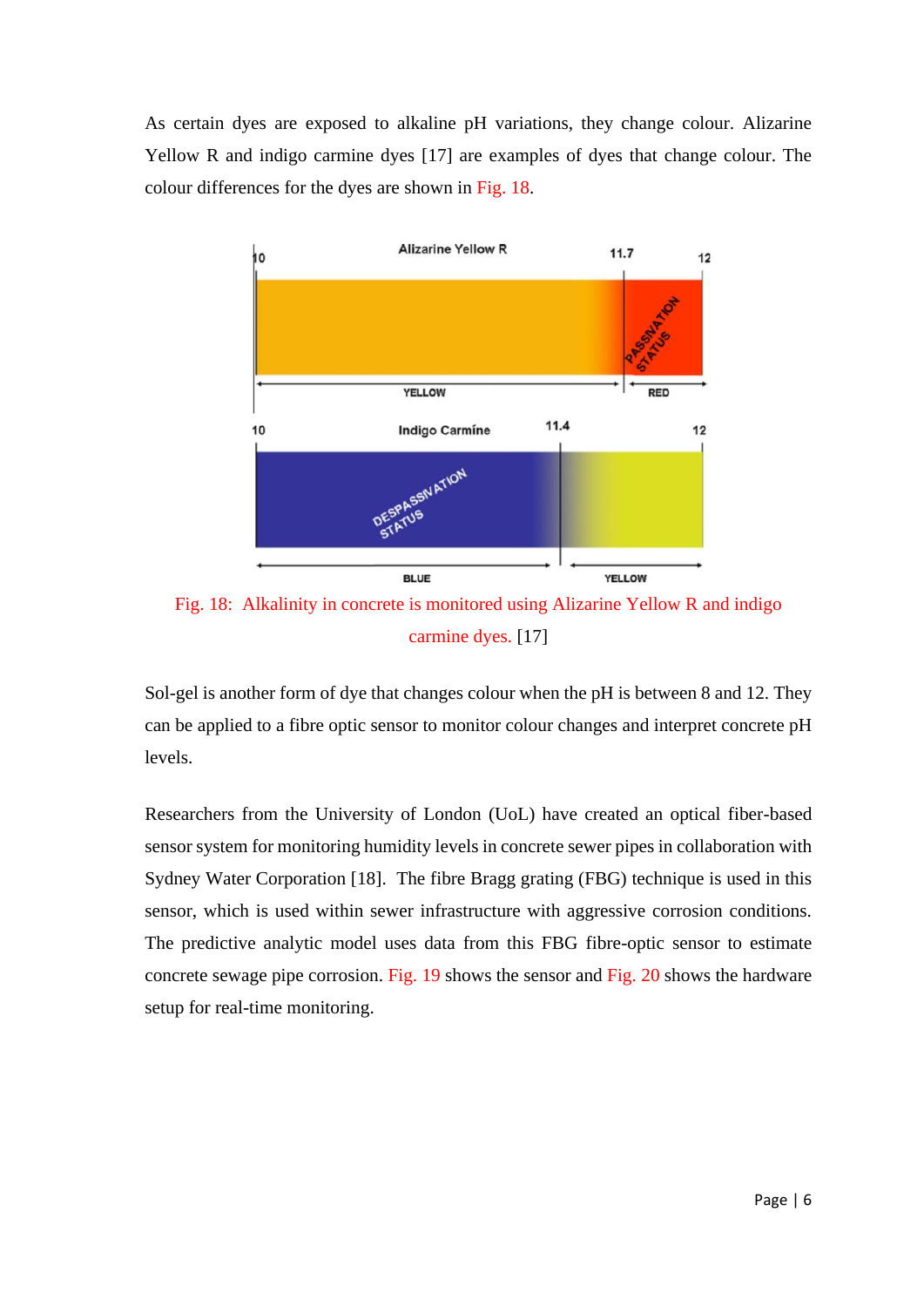

**Perforated PEEK tube** 

Packaged sensor probe

Fig. 19: Sensor packaging components showing outer and inner tubes. [18]



Fig. 20: Hardware setup for sensor monitoring and data collection. [18]

The University of London's research team has recently developed pH-sensitive fluorescent probes based on coumarin [19]. With aqueous solutions of various pH levels, their fluorescent behaviour was evaluated. The developed material can be used to determine pH in alkaline media using optical fibres. However, developing a sensor that can withstand the acidic conditions of concrete sewer pipe coatings is difficult.

Macquarie University from Australia is developing embedded fibre-optic sensing technology to determine relative humidity conditions within the concrete sewer host pipe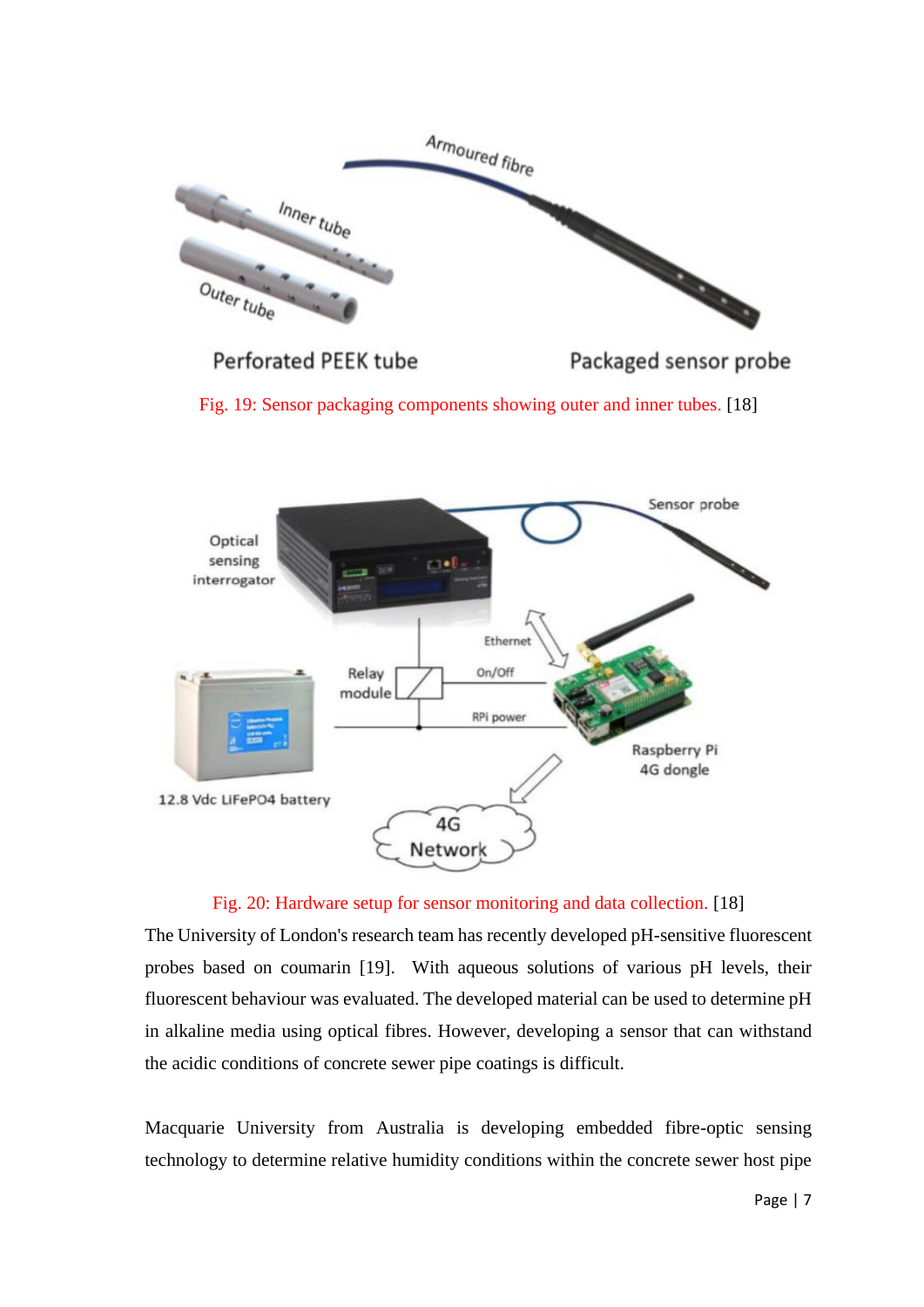for estimating corrosion [20], similar to the University of London's fibre-optic humidity sensor. This sensor's suitability to measure pH at different levels is yet to be proven. Nuron, a Sheffield-based company from United Kingdom, has created a next-generation fiber-optic sensing technology that can monitor multiple flow parameters in the sewer network in real time. Such sensing systems can be used to monitor blockages in sewage pipes, such as fatbergs. The transmission of sonic waves is used by the University of Sheffield to track changes in pipe walls, valves, joints, and lateral connections. This project is only in its early stages, and there isn't much public information available.

In [21], the apparent pH of Geo-polymer concrete is measured using a commercially available glass electrode in this work. Two pH probes make up this pH sensor. The sensor system is shown in Fig. 21. After casting, the sensor was immersed in concrete geopolymer. The pH monitoring setup is depicted in Fig. 22. In geopolymer, the pH sensor survived 9 months of pH monitoring.



Fig. 21: pH Sensor System. [21]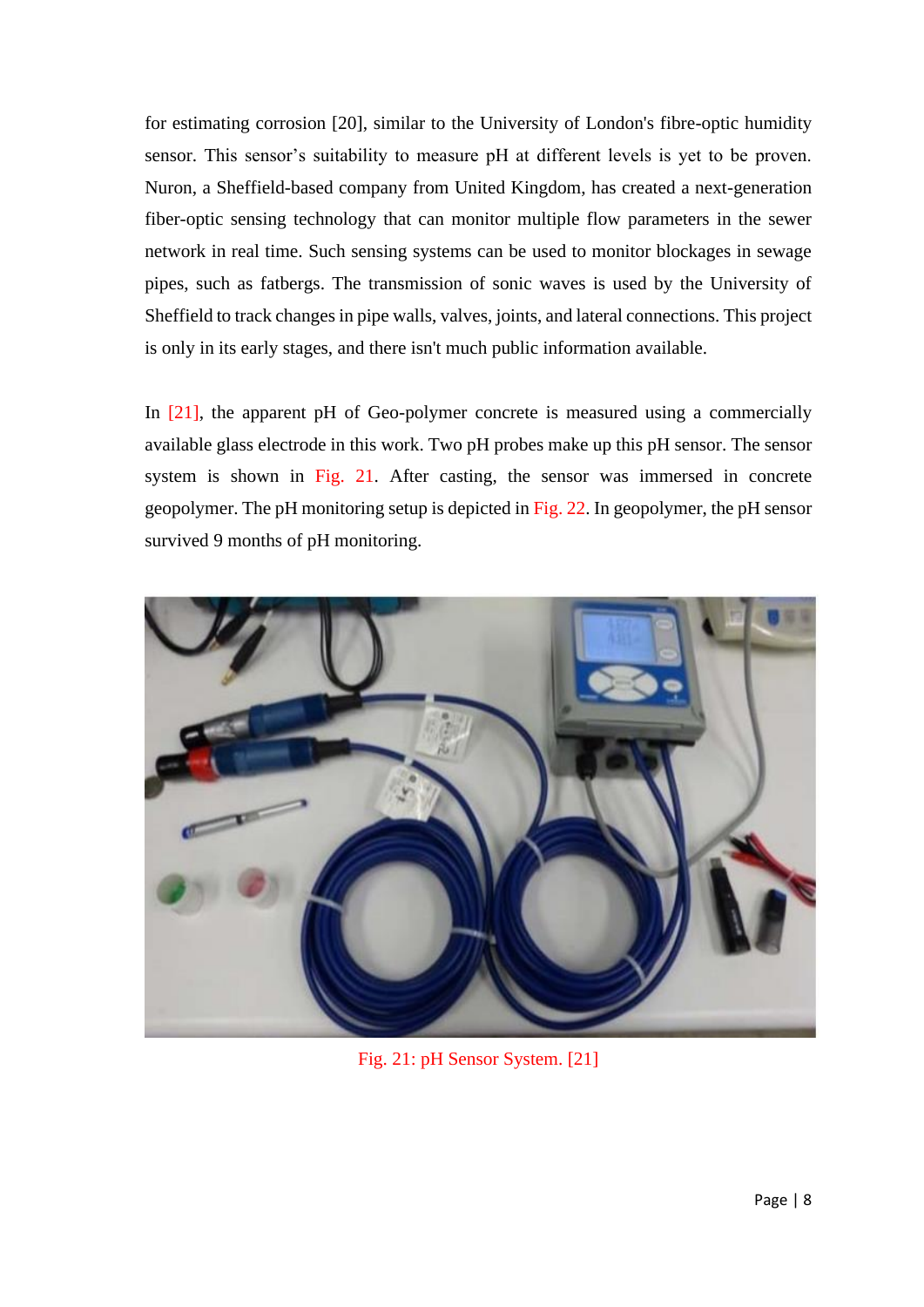

Fig. 22: pH Sensor monitoring in geopolymer sample. [21]

## 5.1.2 RFID technology

The radio frequency identification (RFID) tags can be used as a sensor by integrating them to smart materials that exhibit electrical changes when exposed to variations in pH. The following are some pH-sensitive materials that can be used with RFID-based sensors:

- PEDOT
- Graphene oxide
- Polyaniline (PANI)
- Carbon nano tubes

PEDOT is a robust conducting polymer that can be used in combination with an RFID sensor to measure pH levels. This material comes in the form of a film that can be applied to a substrate. Fig. 23 displays a 1μm thick PEDOT film fabricated on a flexible Kapton substrate. The PEDOT film has a conductivity of  $5\times10^4$  S/m. Variations in PEDOT film alter the conductivity of the film. Low pH values are indicated by higher conductivities.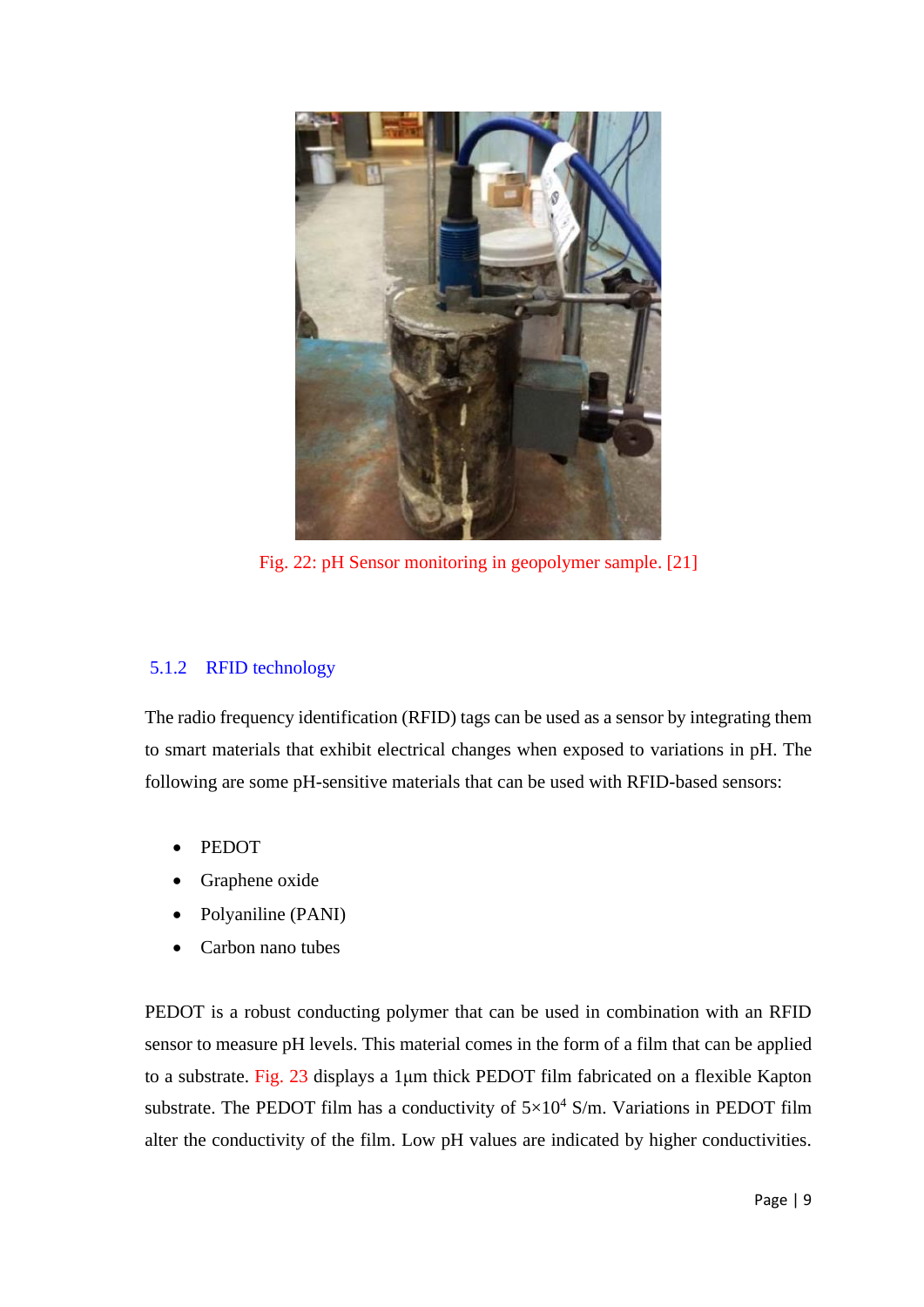Fig. 24 demonstrates how the conductivity of the PEDOT film varies as the pH changes. The pH transition is reversible, making it ideal for RFID-based sensing.



Fig. 23: PEDOT film on a Kapton substrate.



Fig. 24: pH versus conductivity of PEDOT film.

A pH sensor made of graphene oxide was used to monitor the pH levels of wounds [22]. Fig. 25 shows the graphene oxide based pH sensor that has a sensitivity of 31.8 mV/pH,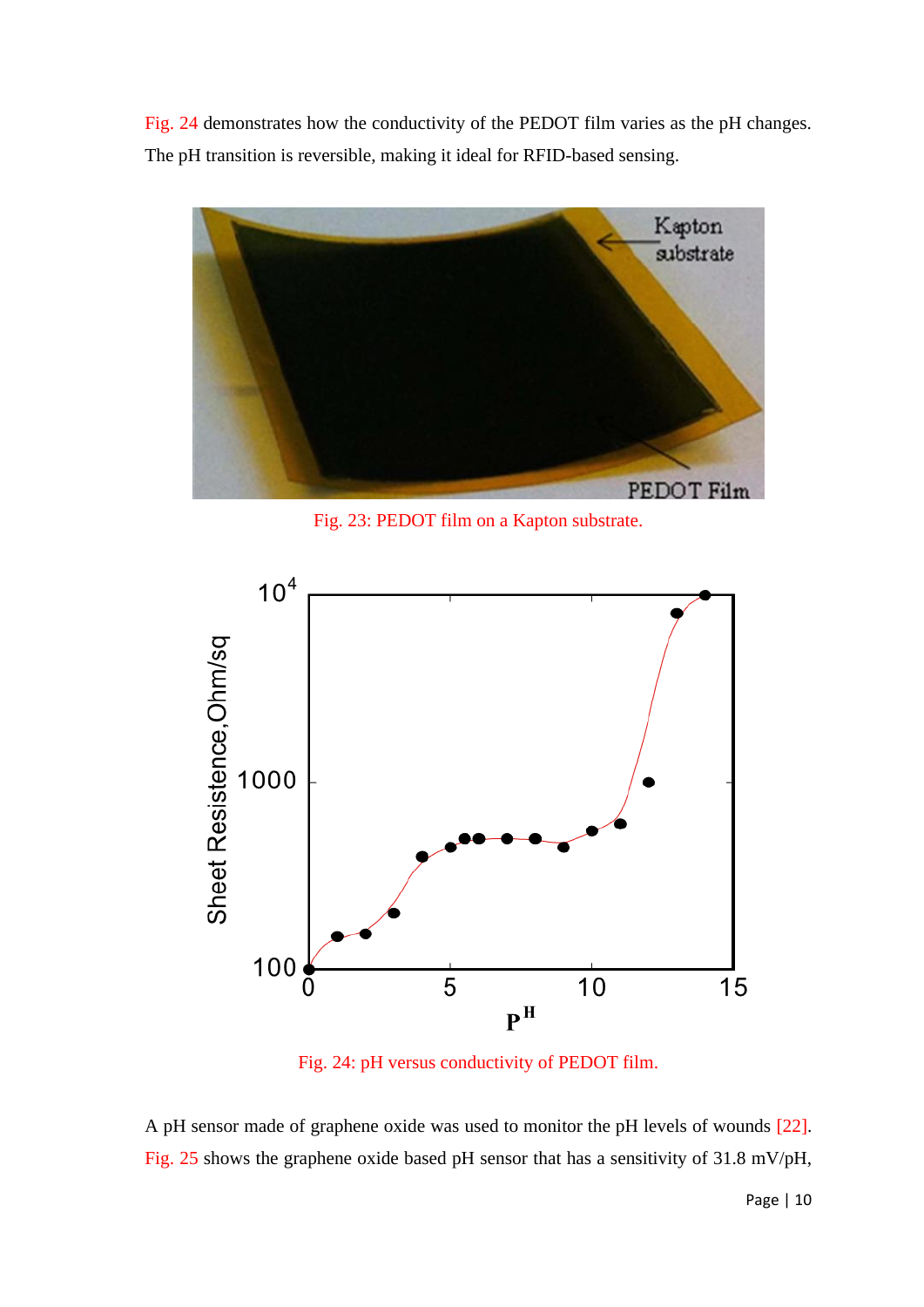where the voltage decreases when the pH increases. The graphene oxide-based pH sensor's voltage and pH activity is shown in Fig. 26.



Fig. 25: pH Sensors, where 'W' represents the graphene oxide coated sensing electrode, 'R' represents the silver or silver chloride reference electrode, and 'C' represents the gold substrate content. [22]



Fig. 26: The behavior of voltage signals for changes in pH. [22]

Page | 11 Another conducting polymer that is susceptible to pH changes is polyaniline (PANI) [23]. As shown in Fig. 27, this material can be turned into a film and applied to radio frequency tags. The PANI material is doped with polystyrene sulfonate (PSS) and deposited on an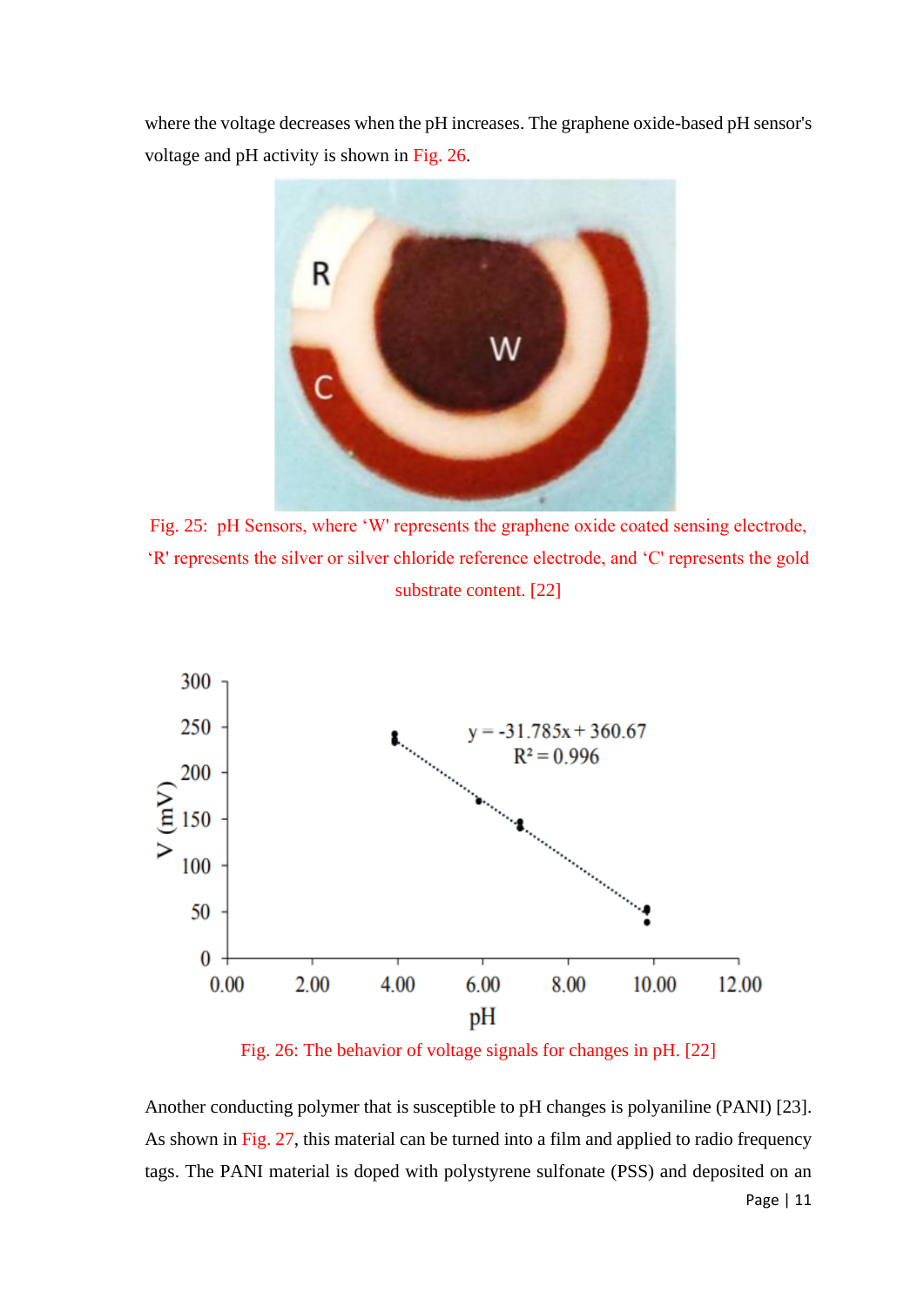RFID tag with a frequency that varies based on pH changes. The pH resonant frequency (fp) shifts corresponding to the pH levels are shown in Fig. 28.



Fig. 27: PANI sensing film. [23]



Fig. 28: PANI sensing film showing resonant frequency changes to pH changes. [23]

Single-walled Carbon nanotubes (ox-SWNTs) functionalised with the conductive polymer poly(1-aminoanthracene) (PAA) can be used as a sensing element for pH monitoring via radio frequency signals [24]. Fig 29 depicts the RFID-based pH sensor that was created. Fig 30 shows how the conductivity of the sensor changed to pH changes.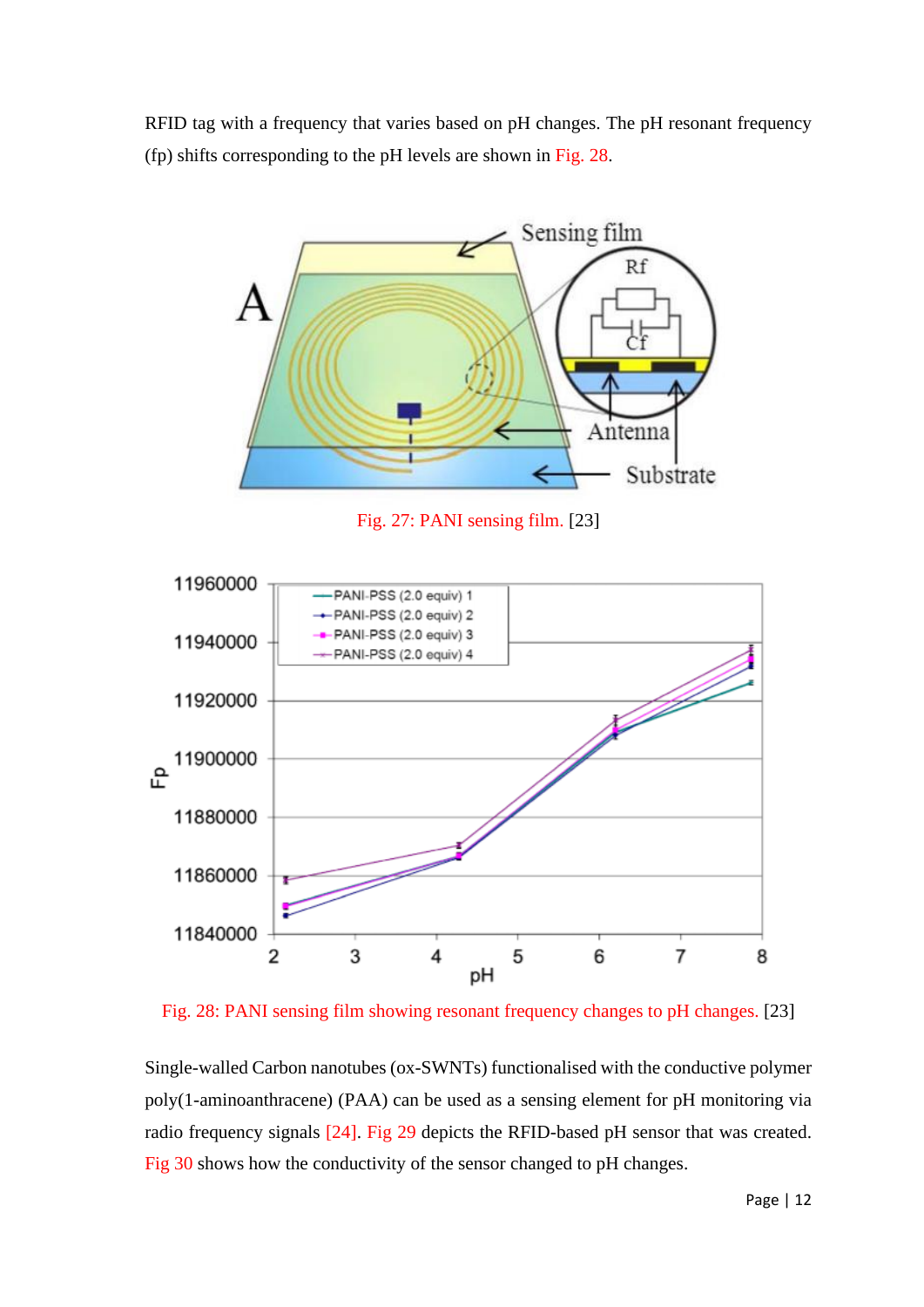

Fig. 29: RFID pH Sensor. [24]



Fig. 30: RFID pH Sensor response (conductivity) to pH variations. [24]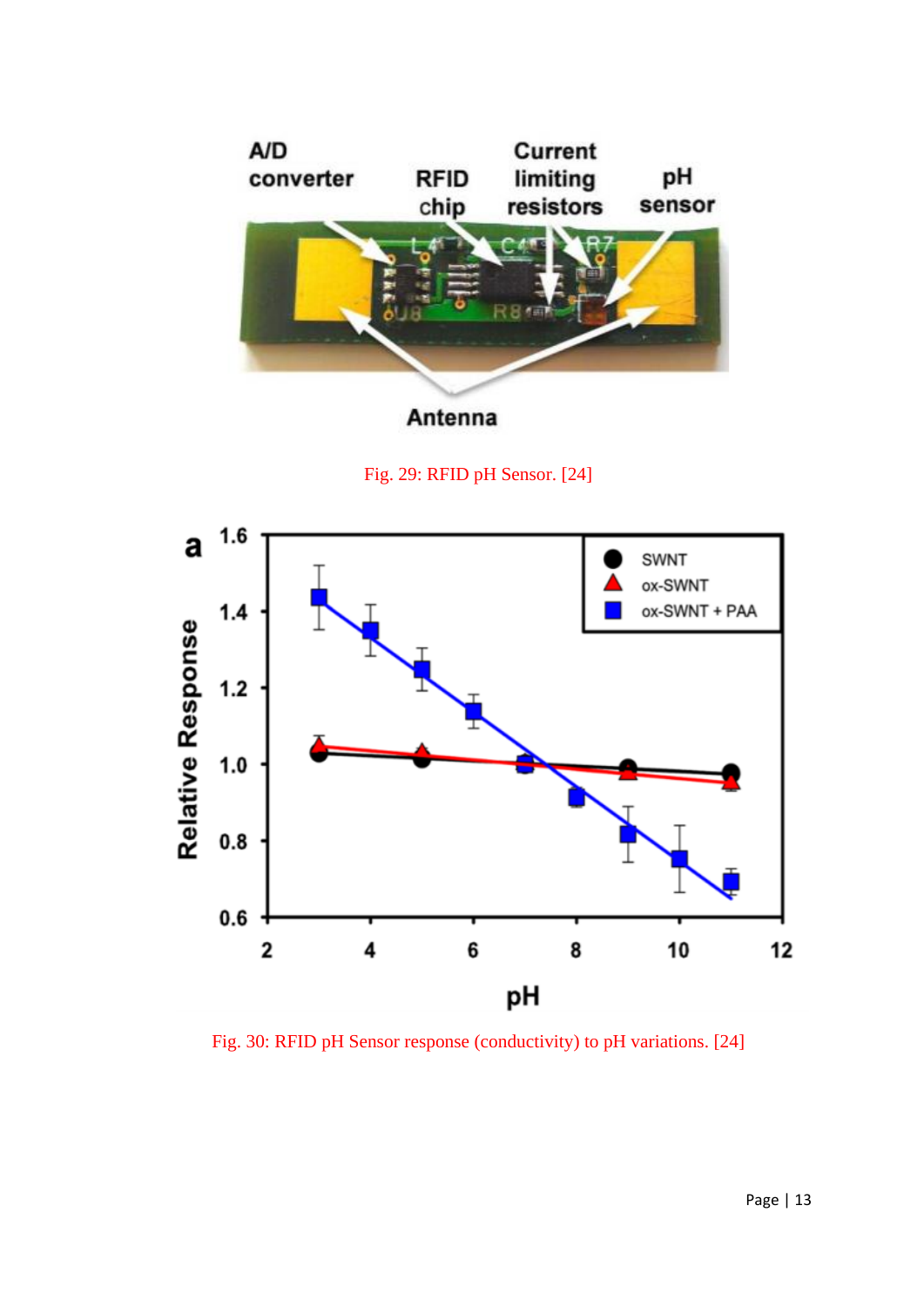#### <span id="page-14-0"></span>5.2 Embedded Sensing Technologies for Water Pipe Infrastructure

Temperature is an important parameter to monitor in water pipe linings especially while the installed pipe hardens following installation (curing). Periodic monitoring of temperature conditions between the host pipe and linings can be a proxy parameter to indicate the state of the curing process. In the long-term, the temperature conditions can indicate the intrusion of water between the host pipe and the liner.

#### 5.2.1 Fibre optic technology

Fibre optics [25] is a potential technology that can be exploited to monitor temperature conditions along CIPP liners. Before the CIPP liner is applied, the fibre-optic cables are installed. The sensor then measures temperature over the entire length of the optic-fiber cable using laser light signals. Temperature and strain changes can influence the internal structure of the fibre optic sensor, changing the way light travels through the fibre. Over a long distance, this sensing technology will determine the temperature in every metre along the optic-fiber cables.

The location of optical fibre between the host pipe and the linings is shown in Fig. 31. The sensors are based on the Fiber Bragg Grating (FBG) principle. The sensors are positioned at various points along the tubing. The optical cable can be connected to a device on-site for recording temperature data both during curing and over time.



Fig. 31: Placement of optical fibers in water pipes [25].

Pipeline Renewal Technologies, a commercial company, uses fibre optic sensing to track the curing of CIPP linings after they have been installed. With a  $\pm 2^{\circ}$  Fahrenheit precision,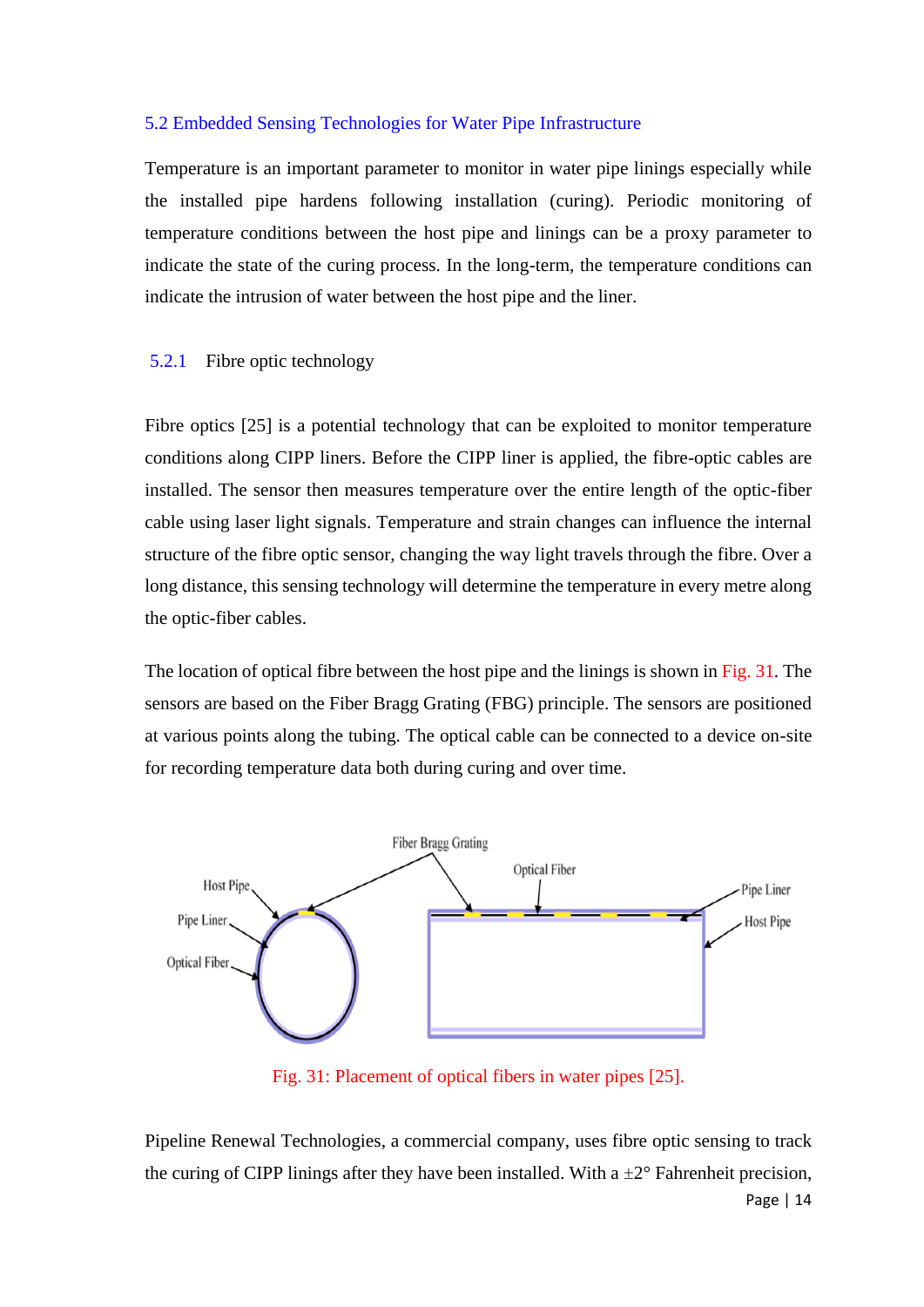they monitor the temperature in every 1.5-foot range. Fig. 31 depicts the desktop monitoring of the CIPP liner curing process, and the location of an irregular lining temperature is shown in Fig. 32.



Fig. 32: Temperature monitoring using fiber optics during curing process.



Fig. 33: Detection of a temperature abnormality during the curing process.

For polymeric spray lined pipes, there are no reported embedded sensing technologies for monitoring temperature conditions to the best of our knowledge. Further investigation to evaluate the sensor performance, as well as the inherent challenges that can occur during the installation of the sensor along the pipeline, is recommended.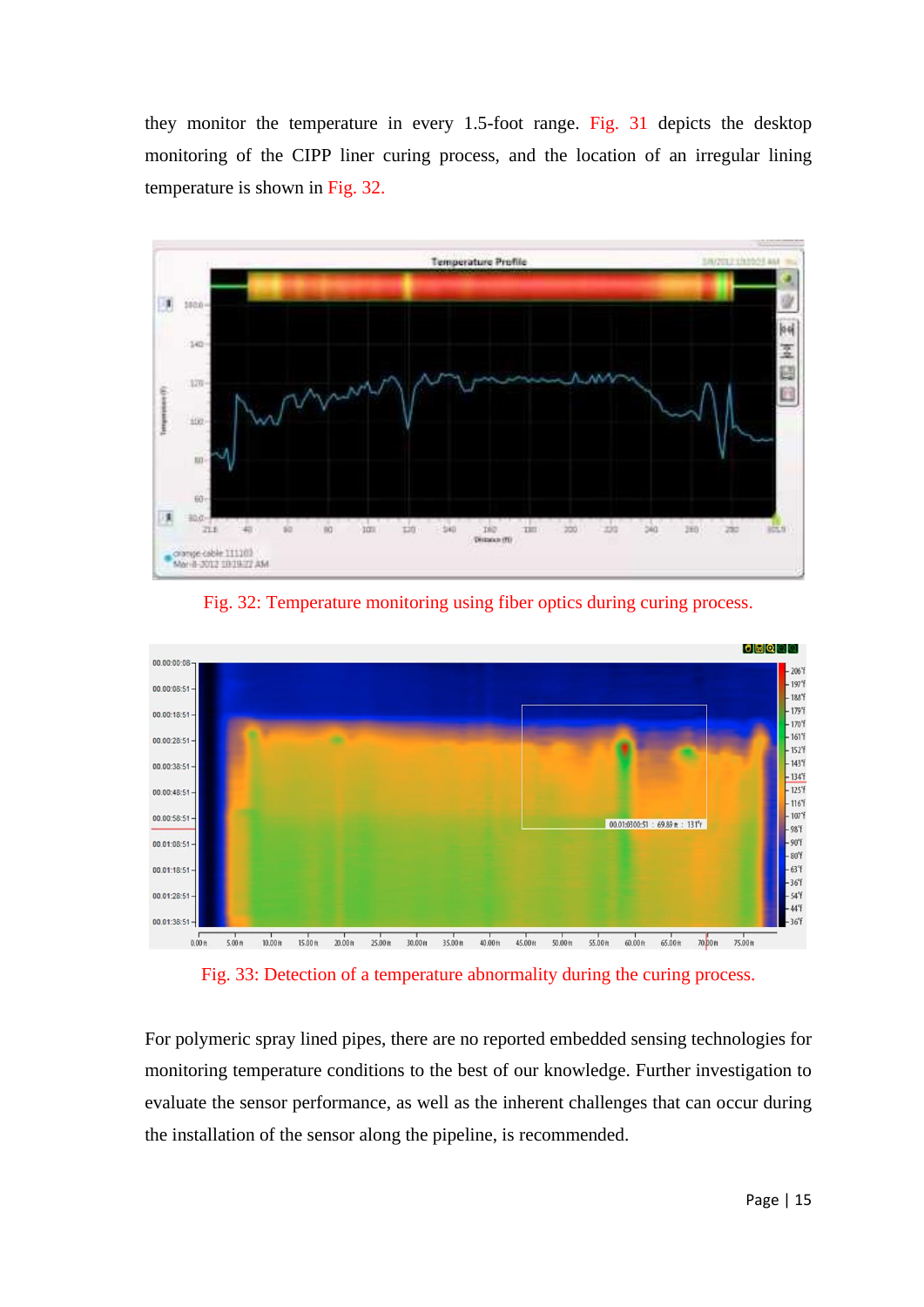## <span id="page-16-0"></span>5.2.2 RFID technology

The radio frequency identification (RFID) tags can be used as a sensor by integrating them to smart materials that exhibit electrical changes when exposed to variations in temperature and humidity. Some of the temperature sensitive materials that can be used with the RFID based sensors are:

- Phenanthrene
- N-Methyl-NButylpyrrolidiniumhexafluorophosphate
- Nano-structured metal oxide

Phenanthrene is a polycyclic hydrocarbon group chemical compound. It's also a sublimation substance, meaning it goes from solid to gas without going through the liquid phase. This material has a dielectric transition temperature of 72°C and exhibits dielectric behaviour. The dielectric constant is permanent for phenanthrene only when the vapour is not de-sublimated. The dielectric constant varies when the material is exposed to temperature variations, particularly after the transition temperature. As a result, this material can be used in chipless RFID tags to measure temperature thresholds.

P14PF6 (N-Methyl-NButylpyrrolidiniumhexafluorophosphate) is an ionic plastic crystal that is temperature sensitive. When the temperature is changed from  $-15^{\circ}$ C to 70 $^{\circ}$ C, this substance transforms from a crystal to a liquid. This property can be used to perform temperature sensing by coating this substance on the top surface of RFID tags.

Semiconducting metal oxides are nano-structured metal oxides. For example, indium oxide and zinc oxide. External temperature fluctuations cause differences in both materials. It should be remembered that indium oxide is extremely scarce. The distance between the valence band of electrons and conduction band is known as band gap. The band difference narrows as the temperature rises. Fig. 34 depicts the band gap activity of zinc oxide material. As a result, nanostructured metal oxides, such as zinc oxides, can be used in RFID tags as a temperature sensing material.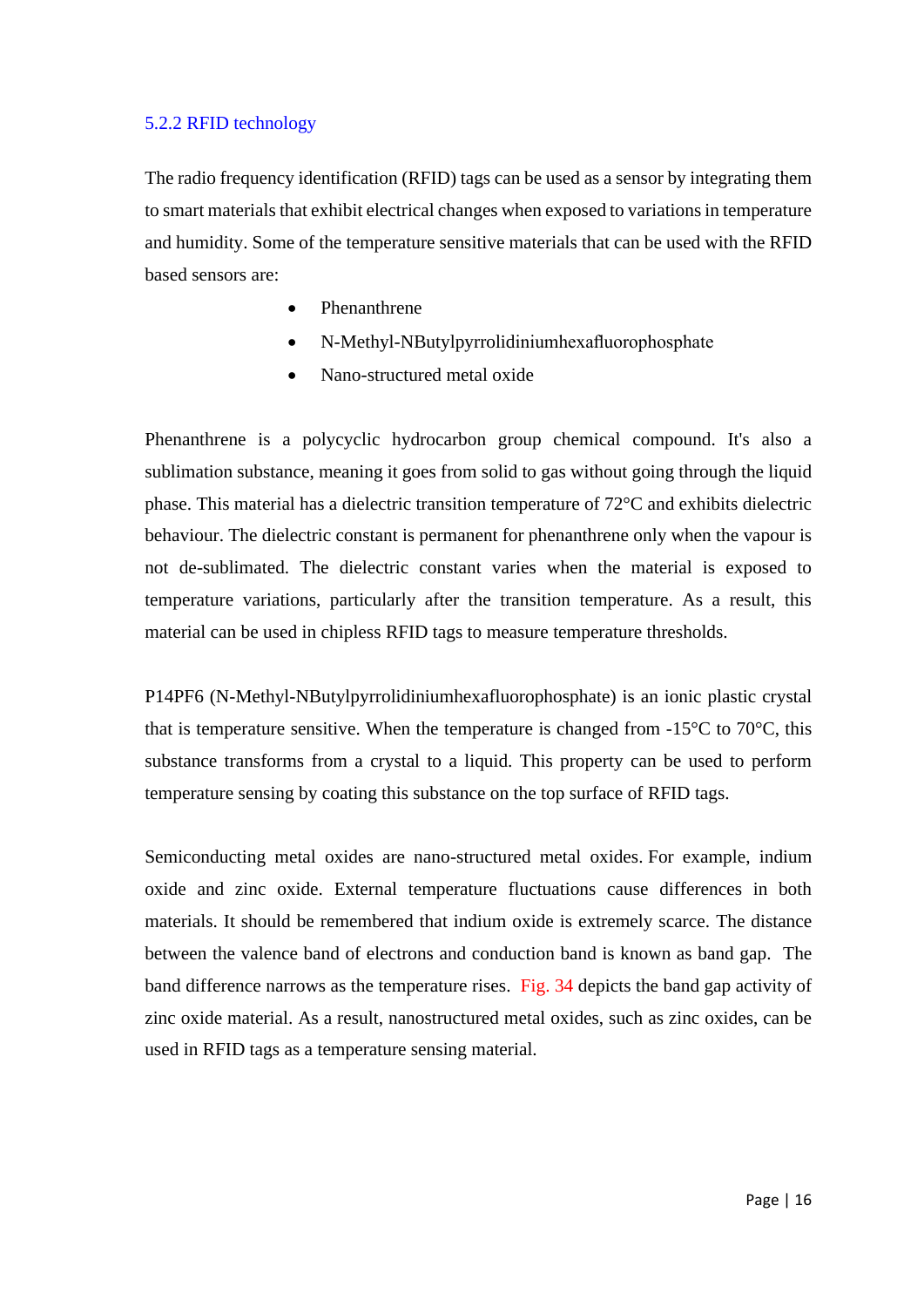

Fig. 34: Band gap behaviour of zinc oxide to temperature changes.

Some of the humidity sensitive materials that can be used with the RFID based sensors are:

- Kapton
- Polyvinyl alcohol
- Graphene oxide
- Carbon nano tubes

Kapton is a polymide with linear dielectric changes in response to changes in ambient humidity. For sensing purposes, this substance can be rendered as a film and adhered to RFID tags. The kapton film has a relative permittivity of 3.25 at 23°C and 25 percent relative humidity. As a result, the material can be used with RFID tags to monitor humidity levels.

Polyvinyl alcohol is a water-absorbent polymer that can be used as an electrolyte-based resistive sensor for humidity monitoring. As the concentration of polyvinyl alcohol in water increases, the relative permittivity decreases at frequencies ranging from 0.2 to 20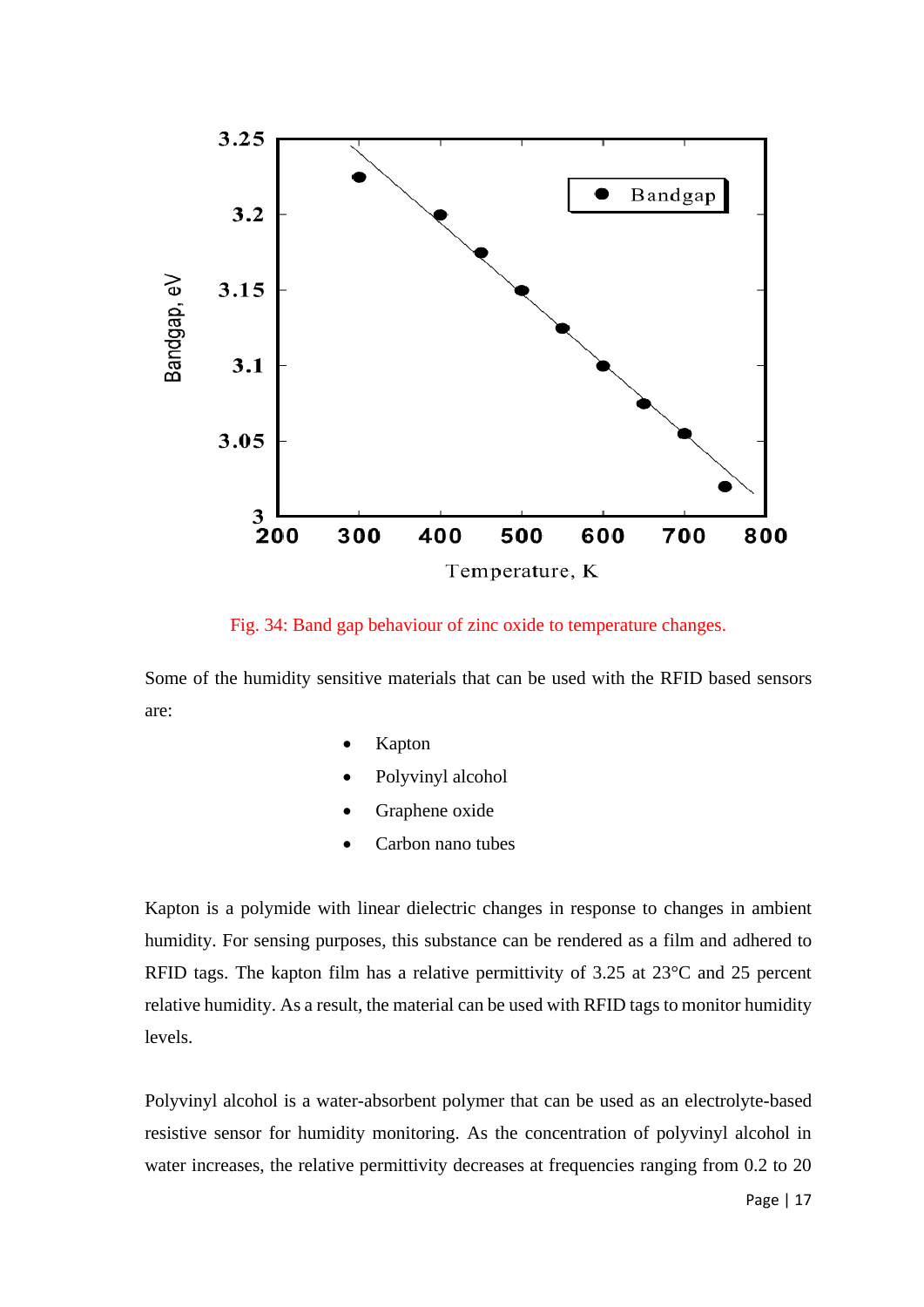GHz, which can be used to calibrate the sensor. For humidity sensing applications, this form of material can be rendered as a film and adhered to RFID tags.

Graphene oxide is a graphene with an oxygen functional group that has been chemically modified. This material can be used in conjunction with RFID tags to monitor humidity changes [26]. The relative dielectric permittivity increases with rising humidity due to water uptake, according to researchers. As this material-based RFID sensor is exposed to various humidity conditions, the transmission coefficient and resonant frequency can change. Fig. 35 demonstrates how the frequency and transmission coefficient of a graphene oxide coated sensor change with humidity.



Fig. 35: Frequency and transmission coefficient changes to different humidity conditions. [26]

Carbon nanotubes (CNTs) are cylinder-shaped structures made of carbon nanotubes. They are divided into two categories: single wall CNT and multi-wall CNT. When exposed to humidity or moisture differences, they adjust their electrical conductivity. A polyacrylic acid-coated carbon nanotube-paper composite-based sensor for humidity and moisture sensing was recently created. The electrostatic contact with water molecules and the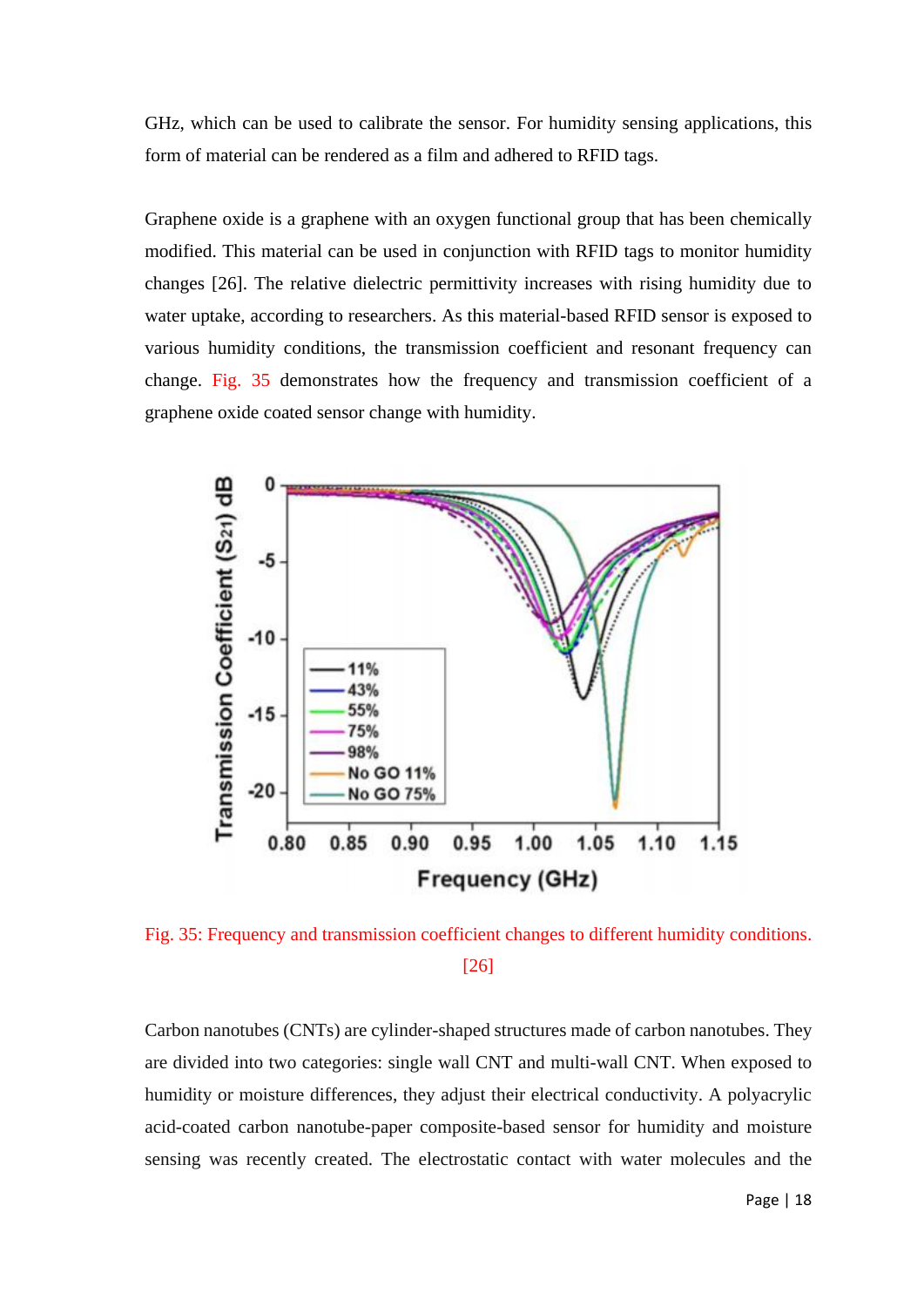swelling effect of cellulose fibres change the electrical resistance of the CNT composite when it is exposed to humidity [26].

#### <span id="page-19-0"></span>5.3 Embedded Sensors: Way Forward

Fibre-optic sensors and radio frequency identification (RFID) sensors are compelling sensor technologies, which warrant further study. Sensing moisture or the presence of water between the liner and host pipe could help detect ineffective CIPP and polymeric spray liners. Whereas, sensing pH to determine acid permeation is an important parameter for sewer coatings.

The fibre-optics sensor technology has been used for monitoring the temperature conditions of CIPP linings. However, this sensing technology needs to be studied in detail for application in polymeric spray lined water pipes. The presence of fragile fibres (in particular their thickness) may have an effect on polymeric spray lined pipes, as application thickness is typically low (3mm). Fibre optic sensors are limited in that the measurements are only taken along the fibre-optic cable and not all around the pipe. Though it will offer a prediction of the conditions around the pipe. Placement of embedded sensors at random, discrete locations is an option to improve spatial monitoring and to minimizing the adverse effects such as debonding (this needs further study). In this context, passive RFID based sensors combined with smart materials are a potential option for monitoring temperature conditions in CIPP and polymeric spray lined pipes.

A significant increase in temperature is common during the drying phase of polymeric spray linings. A robust sensor is required to survive the drying phase of CIPP and polymeric spray liners in order to provide reliable monitoring. This needs further study and experimentation to evaluate RFID sensors made of different materials. Active collaborations with CIPP and polymeric spray lining manufacturers and applicators for testing the potential sensing technology is a way forward for realising this innovative technology.

For monitoring pH conditions in concrete sewer pipe coatings, smart material based RFID sensors embedded in coatings combined with robotic observers seems very promising. Therefore, we did sensor preliminary simulations to understand their characteristics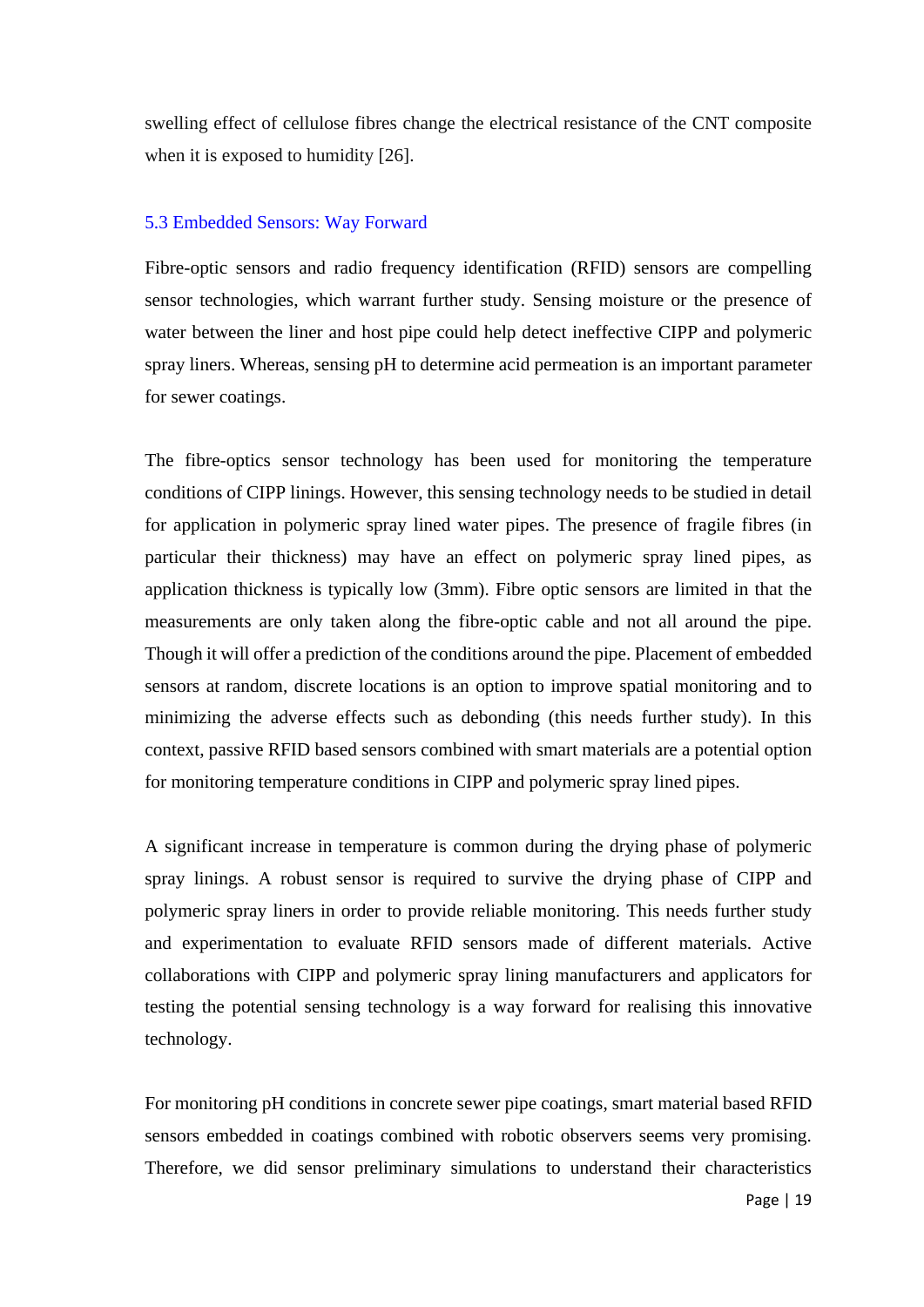specifically focusing on localization, acid permeation (pH) and moisture ingress. This is blue sky research, which is currently supported through the UTS blue sky research grant. The UTS research team currently has access to a robotic system for monitoring liner imperfections and uneven thicknesses in polymeric spray lined pipes. The RFID sensor readers can be integrated into the robotic platform for data collection and evaluation.

Through the UTS blue sky research grant, we are simulating an implantable RFID sensor for monitoring sub-surface concrete conditions. This is a passive type of sensor. When the radio frequency signals strike the sensor, it gets activated and reflects a portion of the signal back. The reflected signals can be interpreted for monitoring. Fig. 36 shows the sensor design in simulation and a fabricated sensor prototype, Fig. 37 shows the laboratory experimental setup and Fig. 38 shows the enclosure for the sensor.



 $(a)$  (b) *Fig. 36: RFID sensor. (a) Simulation design. (b) Fabricated sensor.*



*Fig. 37: RFID sensor experimental setup with horn antenna.*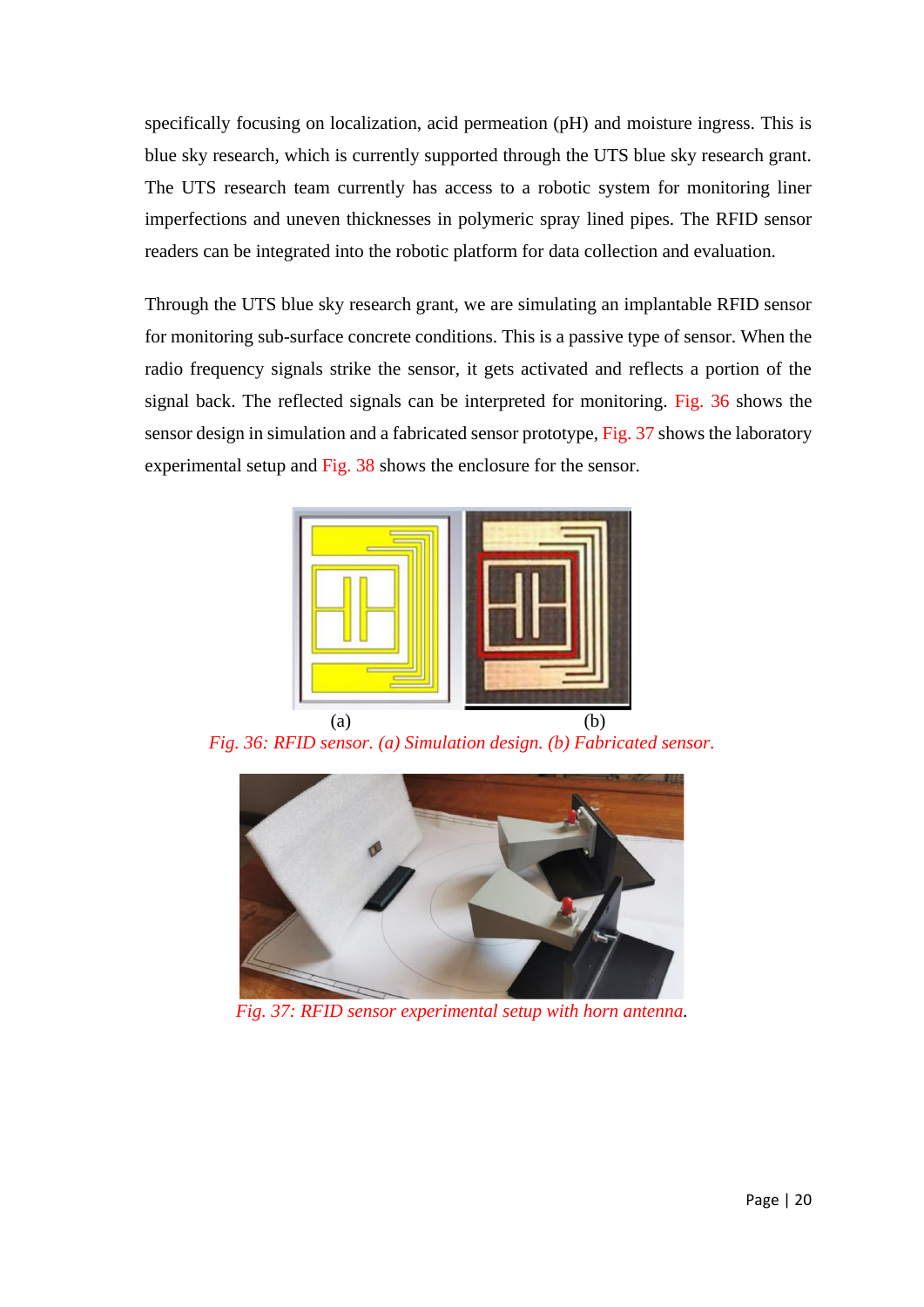

*Fig. 38: RFID sensor enclosure. (a) 3D CAD design. (b) Prototype.*

Further work is needed to closely simulate effects of pH differences and moisture differences as proxy parameters for acid permeation and moisture ingress. There is an opportunity for any water utility or a consortium to collaborate with UTS to further develop the sensors and evaluate the feasibility of using them in coatings. Sensors may be developed either as a smart aggregate or a sensor which can be placed on the host pipe surface before a coating is applied.Contributors

Professor Sarath Kodagoda, lead CI Distinguished Professor Gamini Dissanayake, CI Associate Professor Jaime Valls Miro, CI Dr Lasi Piyathilake, Research Fellow Dr Karthick Thiyagarajan, Research Fellow Dr Antony Tran, Software engineer Mr Vinoth Kumar Viswanathan, Mechatronics engineer Mr Sathira Wickramanayake, Mechatronics engineer Mr Amal Ginatilake, Masters student Mr Parikshit Archarya, Masters student

Sydney Water, Mr Dammika Vitanage, Mr Steve Barclay and all the staff who has contributed in numerous ways, Interflow for field trials.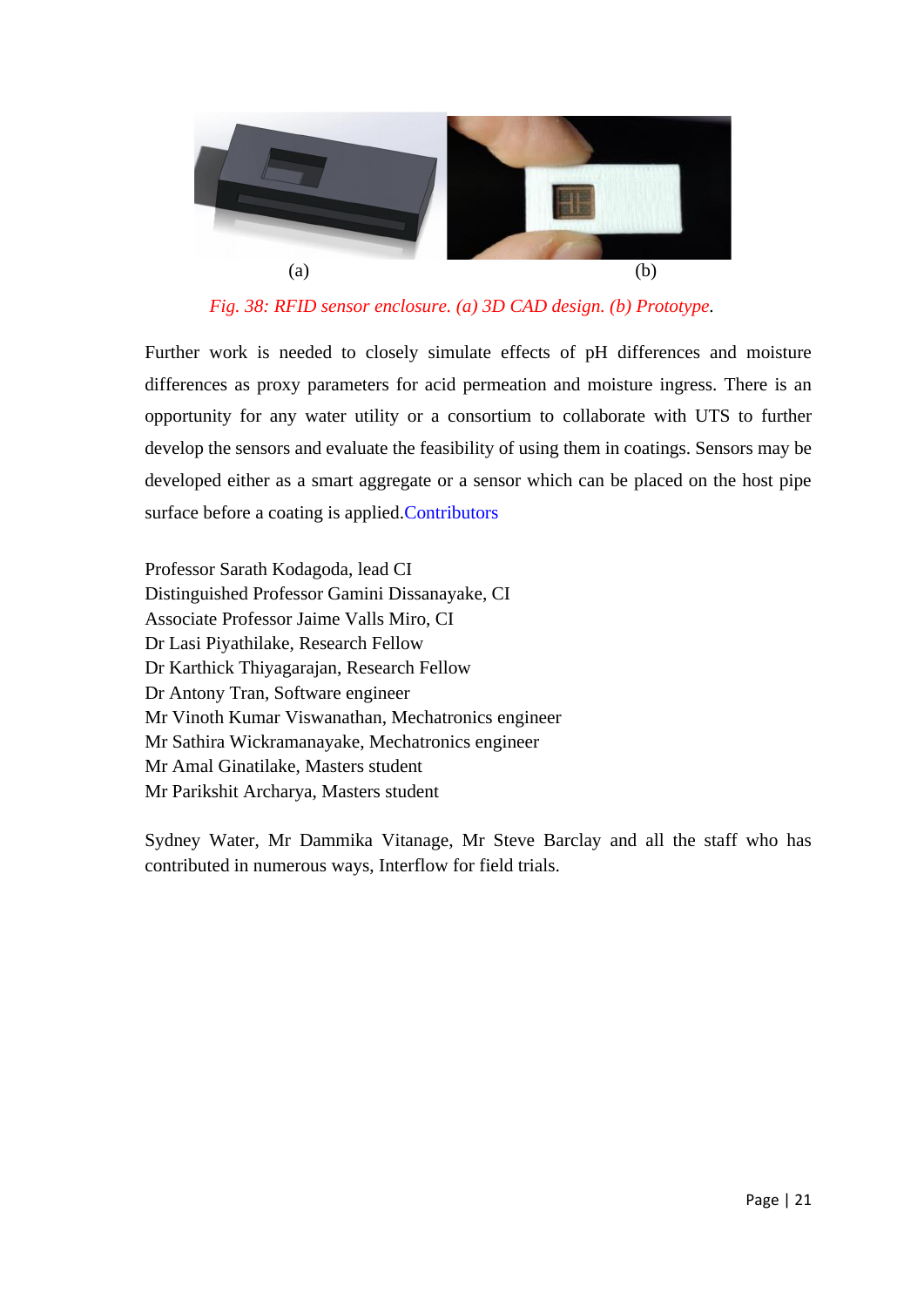#### <span id="page-22-0"></span>References

- [1] Sydney Water, "SS 210 Corrosion Protection and Rehabilitation of Maintenance Holes," Sydney Water.
- [2] M. Valix, "Survey and Review of Current Rehabilitation and Coating Technologies for Many Entry Sewer Pipes and Manholes with Protective Coatings - SP2 Report," Sydney, 2011.
- [3] M. Valix, "Service Life Model for Calcium Aluminate Cement Based on Field Test Results - SP2 Report".
- [4] M. Valix, "Conversion and Its Effect on CAC Corrosion Based on Accelerated Corrosion Tests".
- [5] F. Saucier and S. Lamberet, "Calcium Aluminate Concrete for Sewers: Going from Qualitative to Quantitative Evidence of Performance," in *Concrete in Aggressive Aqueous Environment, Performance, Testing and Modeling*, Toulouse, France, 2009.
- [6] J. Matthews, A. Selvakumar, S. Vaidya and W. Condit, "Large-Diameter Sewer Rehabilitation Using a Spray-Applied Fiber-Reinforced Geopolymer Mortar," *Practice Periodical on Structural Design and Construction,* vol. 20, no. 4, 2015.
- [7] J. Matthews, W. Condit, S. Vaidya, R. Stowe and A. Selvakumar, "Performance Evaluation of an Innovative Fiber Reinforced Geopolymer Spray-Applied Mortar for Large Diameter Wastewater Main Rehabilitation in Houston, TX," U.S Environmental Protection Agency, 2014.
- [8] E. Kampbell , D. Downey, W. Condit and A. Selvakumar, "Quality Assurance and Quality Control Practices for Rehabilitation of Sewer and Water Mains," U.S. Environmental Protection Agency, 2011.
- [9] S. Das, *Evaluation of Cured-in-Place Pipe Lining Installations,* Canada: Thesis University of Alberta , 2016.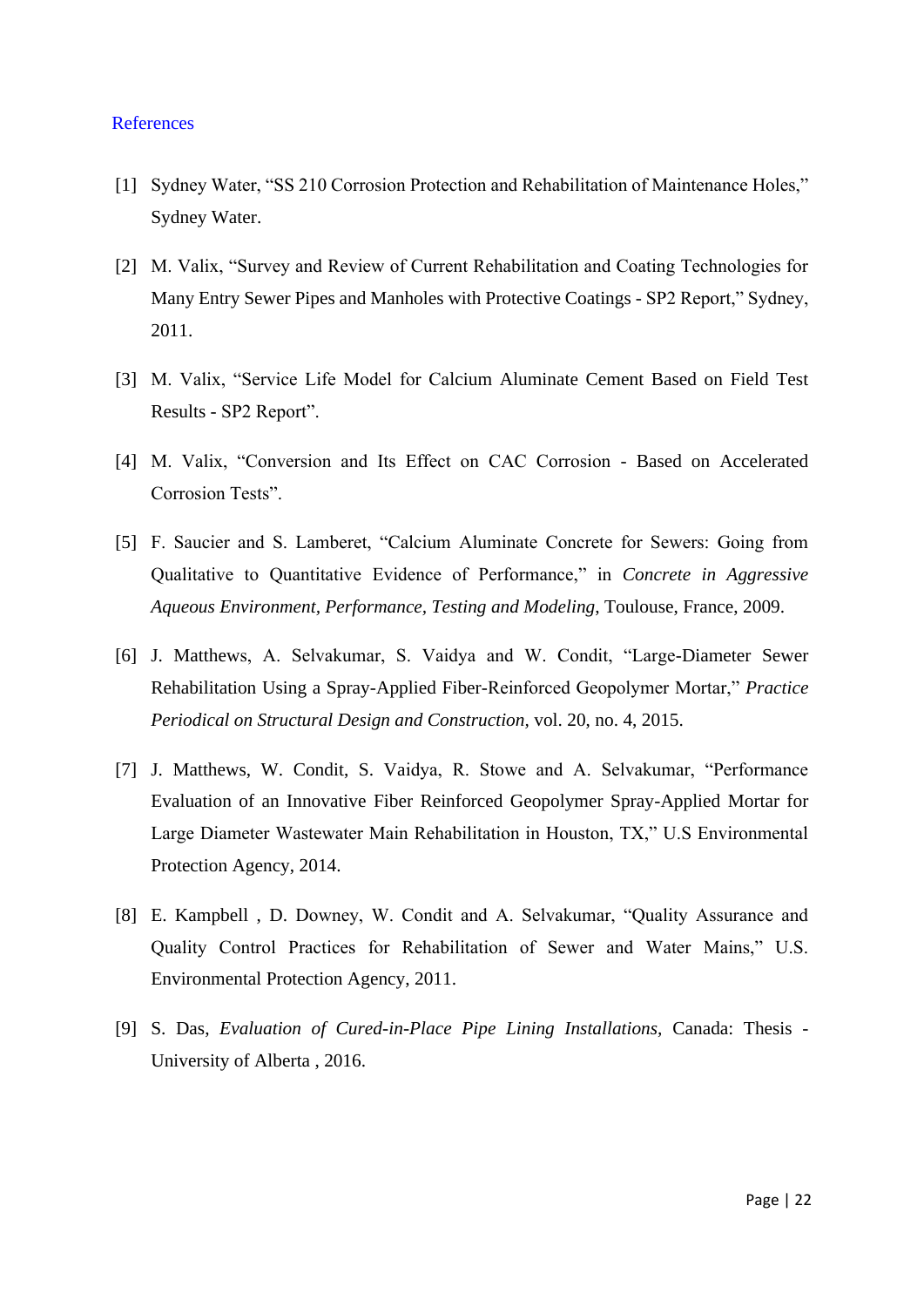- [10] J. Matthews, W. Condit, . R. Wensink, G. Lewis and A. Selvakumar, "Performance Evaluation of Innovative Water Main Rehabilitation Cured-in-Place Pipe Lining Product in Cleveland, Ohio," U.S. Environmental Protection Agency, 2012.
- [11] D. Vasilikis and S. A. Karamanos, "Mechanical behavior and wrinkling of lined pipes," *International Journal of Solids and Structures,* vol. 49, no. 23-24, pp. 3432-3446, 2012.
- [12] A. M. Riahi, *Short-Term and Long-Term Mechanical Properties of CIPP Liners,*  Waterloo: Thesis - University of Waterloo, 2015.
- [13] O. Awe, *Testing of Innovative Pipe Renewal Liners for Renovation of Potable Water Distribution Pipelines,* Waterloo: Thesis - University of Waterloo, 2014.
- [14] "POLYMERIC-BASED STRUCTURAL REHABILITATION OF WATER MAINS CASE STUDY," Peterborough Utilities Commission , 2013.
- [15] J. Matthews, W. Condit, R. Wensink, G. Lewis, R. Sterling and A. Selvakumar, "Performance Evaluation of Innovative Water Main Rehabilitation Spray-on Lining Product in Somerville, NJ. U.S.," United States Environmental Protection Agency (EPA), Washington, 2012.
- [16] M. Blumentritt, K. Melhorn, J. Flachsbarth, M. Kroener, W. Kowalsky and H.-H. Johannes, "A novel fabrication method of fiber-optical planar transmission sensors for monitoring pH in concrete structures," *Sensors and Actuators B,* vol. 131, pp. 504-508, 2008.
- [17] J. Martín-del-Río, F. Alejandre, G. Márquez and F. Blasco, "An argument for using alizarine yellow R and indigo carmine to determine in situ the degree of alkalinity in reinforced concrete," *Construction and Building Materials,* vol. 40, pp. 426-429, 2013.
- [18] B. Rente, M. Fabian, Y. Chen, L. Vorreiter, H. Bustamante, T. Sun and K. T. V. Grattan, "In-Sewer Field-Evaluation of an Optical Fibre-Based Condition Monitoring System," *IEEE Sensors Journal,* vol. 20, no. 6, p. 2976, 2020.
- [19] T. H. Nguyen, T. Sun and K. T.V.Grattan, "Novel coumarin-based pH sensitive fluorescent probes for the highly alkaline pH region," *Dyes and Pigments,* vol. 177, no. 6, 2020.